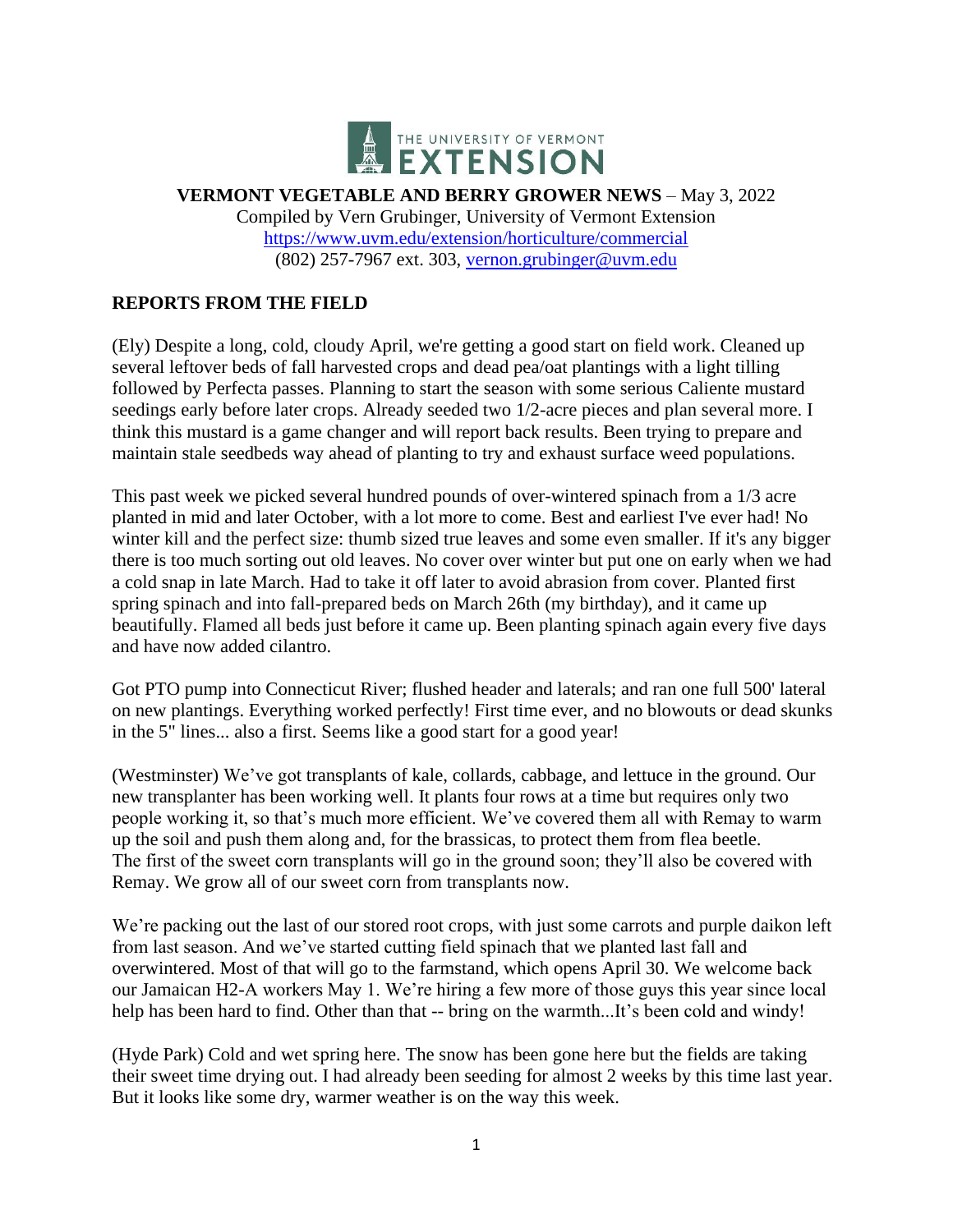Garlic looks really good this year. I took a chance and didn't mulch or cover it at all this winter and it seems to have done well. Our typical heavy snow load is insulation enough even though we had relatively very little snow this year.

Tunnel crops are doing well, and some are finishing up/being pulled for summer crop prep. A red Russian kale paper-pot transplanted experiment came out last week after doing very well. It looked sad in January, and I almost gave up on it. However, it bounced back very well in February, and I was able to get three cuts on those beds. Chickweed is slowly becoming a problem in the houses. Spinach is going strong but some of the transplanted crops are very slow this year. I planted some brassicas like bok choi and kale a full month earlier than last year and saw no benefit. Although this spring has been much cloudier and colder than last year.

On May 1 was just able to start bed prep in some drier fields. With the sun today it's time to start weeding for real. Drank a beer laying in the grass after work today; felt good. Spring is here!

(W. Rutland) Well, it's been a rainin' damn near all April. Cover crops love it, plows and tractors don't. Been so cold even the garlic and hop plants seem to wanna git back down undah. Very slow start here. Hoping to start catching up soon.

(Guildhall) Finally getting a spell of dry weather, and enough time away from trucking potatoes to start tillage on April 30. Hopefully we'll be able to start tilling in earnest around May 10 when the schedule loosens a bit. We've added a lot of new leased land; some hay ground to plow, some out of hay only one year, some weedy cropland. All told we've probably got 125 acres to work this spring despite only planting our usual 50ish acres of potatoes. Bigger equipment is something to look forward to, one day. We'll plant 2 acres of early chippers, 1 acre early whites, and 5 acres of reds early next week. The rest of the spuds we'll get to when we get to 'em. Everything's going smoothly, aside from fertilizer and diesel prices.

(Plainfield NH) We have had a great deal of trouble acquiring labor for the field, thus we have been struggling to keep up with the season in a timely fashion and the fine details often get pushed aside. I refer to this as "guerilla farming" or farming in "shotgun mode". The department of labor hasn't been helpful either in that out H2A Jamaicans have finally arrived, albeit 2 weeks late, for which we haven't been given any viable excuse as to the hold up. Nonetheless, tomato greenhouses are planted, beets and carrots in the ground and the strawberries uncovered and fertilized. The colder than normal temperatures have been accompanied with blustery winds drying out our soils, so laying plastic and drip tape is on hold.

Thankfully, the new cooler for the farmstand has arrived, which we were very anxious about because there were concerns about lack of labor on the manufacturing end and problems on the trucking end. Retail greenhouse season has begun for us with a trickle of folks picking up pansies and perennials, it a welcome thing to have the cash spigot opening up again as farm inputs have skyrocketed and pushed the annual operating loan upward. Hoping to get corn and potatoes in the ground this week, and continue with spraying activities as the weather (and machinery functions) allow.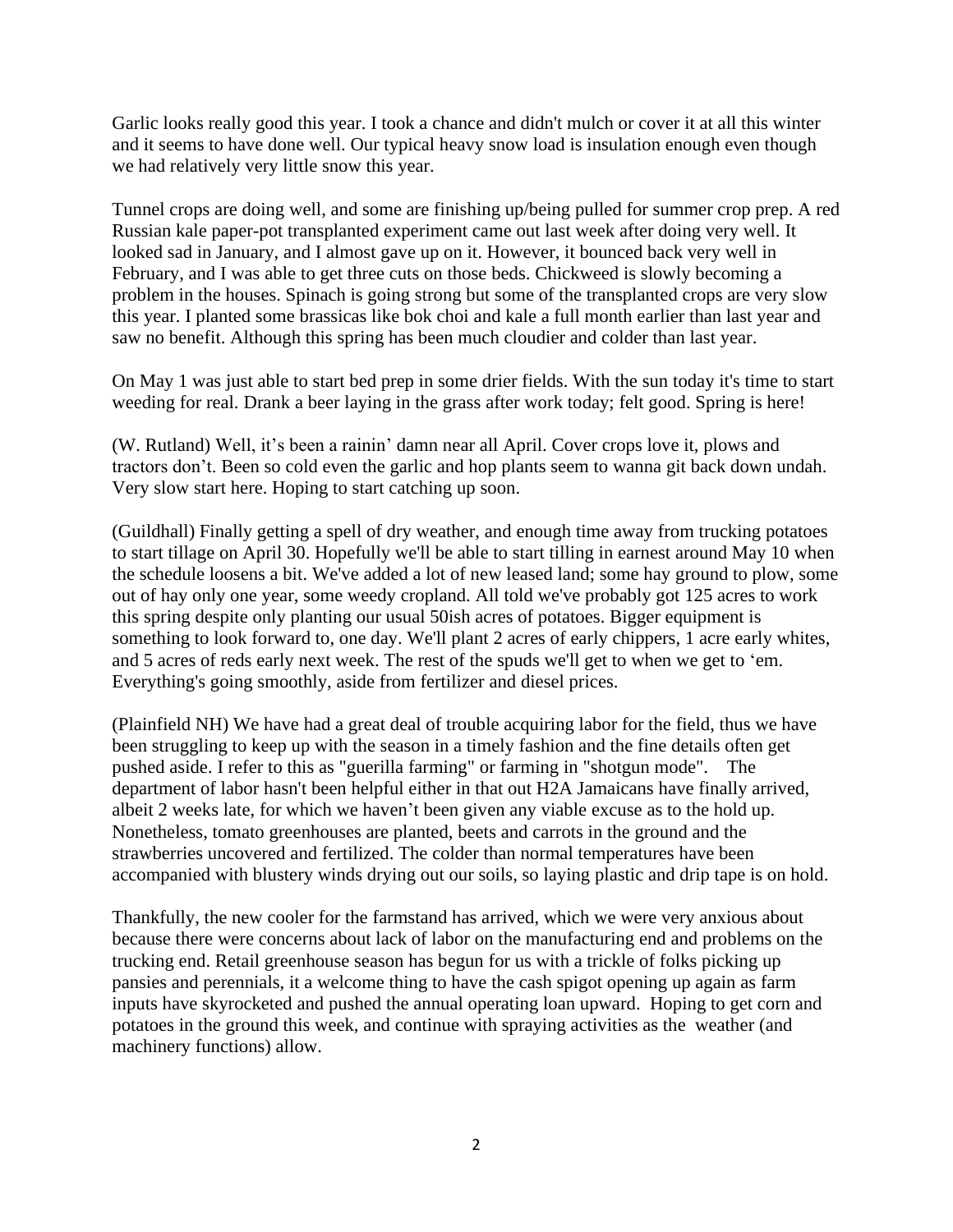(Argyle NY) Spring temperatures up and down, and mostly very dry. We now have irrigation set up and running on the whole farm which was critically needed. We are late with seeding some spring crops, but with the snow in early April and 30's at night for many days, they will catch up for sure! Winter crops in the tunnels are maturing and being ripped out as we make space for summer crops. Celery has been planted in the tunnels, and over the next week, many more crops will go in the tunnels like broccolini, peppers, eggplants, tomatoes, cucumbers, etc.

Our winter spinach tunnel is showing signs of Fusarium, even with hot water treated seed. We will drench with Rootshield Plus and post results next time, but it worked back in 2008 when we had it. Our trial sugar snap peas are growing in the tunnel on Hortonova fencing and doing well; the outside plantings are not very thick likely due to cold soil. Fungus gnats have continued to challenge us in our greenhouse, with much damage to our ginger recently… using beneficial nematodes for control that helps if done consistently.

Onions and leeks are being planted outside this week, along with Swiss chard. The lettuce marches across the fields with the other weekly direct seedings of greens. Scallions from oversized onion sets we got as trials last fall have been a been a huge success for us. So easy to plant, grow, clean up and market. We plant them every 2 weeks for continuous supply (tunnels in the late fall, then move outside in spring).

We have a great crew for the first time since Covid and our online store is doing well, with a farmers' market thrown in 1-2 times each month to soak up the surplus. Trying to slow the farm down a bit, depend on workers more, and take a few vacations this summer!

(Salisbury NH) So cold and windy it is discouraging. However, peas planted outside are up a few inches and have survived uncovered. Lettuce is okay with cold but not much growth. Spinach is already being eaten in the hoop houses. Something nipped off one tomato plant at the stem and in another hoop house a couple branches were cut off. Arugula that overwintered was fast growing.

Unfortunately I am not open yet. Lettuce is almost ready (in unseated hoop houses). Finding lots of sporadic germination on lots of direct seeded items like radishes chard spinach and beets. Wondering if the soil has an issue or if ants might be carrying them off. Pelletized carrots don't seem to have the same problem. Running a trial comparing some of my spinach. Tasman (left over seeds) Auroch, Lizard, and Space. Auroch from last year left in field seems to be starting to grow again. Hoping to be open in two weeks.

#### **POLLINATOR PROGRAM UPDATES**

Laura Johnson, UVM Extension Pollinator Support Specialist Check out these new resources on the UVM Extension [pollinator support web site](https://www.uvm.edu/extension/pollinator-resources)

#### Self-report pollinators counts on your farm this spring!

Want to participate and share spring pollinator observations in your blooming blueberries, apples, or other spring crop? Wondering what pollinator activity is looking like on other farms besides yours? Consider using this [data sheet](https://www.uvm.edu/sites/default/files/UVM-Extension-Cultivating-Healthy-Communities/horticulture/pollinators/DataSheetPollinatorMonitoring.pdf) for monitoring pollinators in the field and [this](https://forms.gle/622rDDRnpyzukn7K8)  [google forms link](https://forms.gle/622rDDRnpyzukn7K8) to submit your observations. Each includes instructions for pollinator monitoring in your crop. We will compile and share the results of your reports.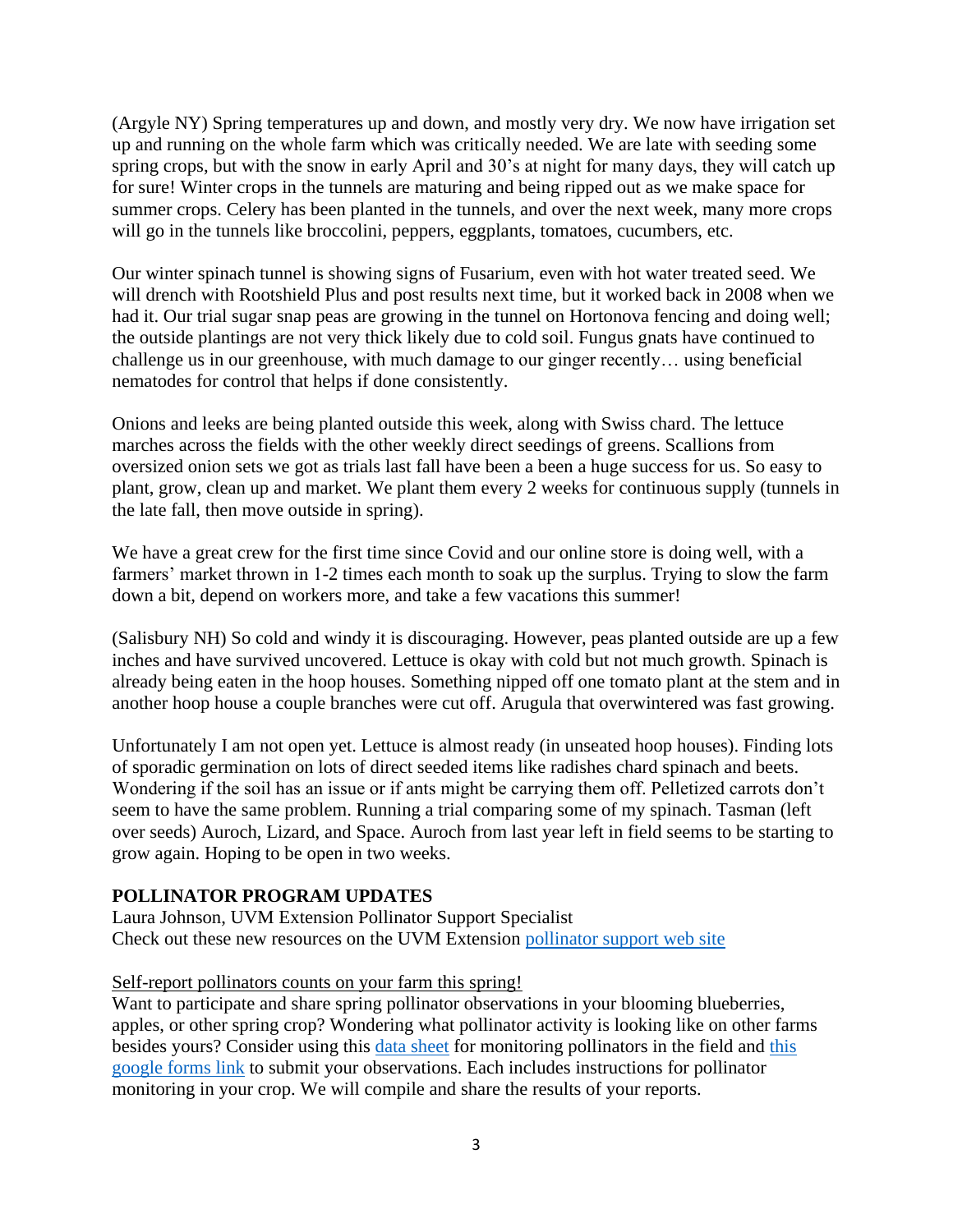### Commercial bumble bees in highbush blueberries: FAQs.

Considering ordering bumble bees for blueberry pollination services? Maybe you put your order in already and aren't sure what to expect? Or maybe you are familiar with using commercial bumble bees for pollination services and you want to provide suggestions for this new resource? Check out [Using Commercially Reared Bumble Bees for Northern Highbush Blueberry](https://www.uvm.edu/sites/default/files/UVM-Extension-Cultivating-Healthy-Communities/horticulture/pollinators/UsingCommercialBumblebeesBlueberries.pdf)  [Pollination Services: FAQs](https://www.uvm.edu/sites/default/files/UVM-Extension-Cultivating-Healthy-Communities/horticulture/pollinators/UsingCommercialBumblebeesBlueberries.pdf)

#### Pollination guide for highbush blueberries in VT

[This publication](https://www.uvm.edu/sites/default/files/UVM-Extension-Cultivating-Healthy-Communities/horticulture/pollinators/PollinationGuideHighbushBlueberriesVT.pdf) describes blueberry floral morphology, bee species efficiency and preferences, and tips on spring bee activity.

Questions, comments, suggestions? Contact *[laura.o.johnson@uvm.edu.](mailto:laura.o.johnson@uvm.edu)* 

## **LEEK MOTH UPDATE**

Scott Lewins, Entomologist, UVM Extension and P&SS Dept.

The first leek moth flight of the season has started, and they will begin mating and laying eggs on overwintering garlic and other alliums as they are planted this spring. Typically, this first flight doesn't result in significant damage, though newly transplanted alliums as well as garlic scapes can be disproportionally affected because of the timing of the resulting first larval generation. Management options include exclusion with row cover and chemical controls. Covering plants with row cover at night will exclude the nocturnal female moths from laying eggs. Where this is not feasible or cost effective, chemical controls can be applied. Spinosad (Entrust, organic) and spinetoram (Radiant SC, conventional) have been shown to be effective chemical controls but must be time timed appropriately. For more information about leek moth, see [https://nysipm.cornell.edu/agriculture/vegetables/leek-moth-information-center.](https://nysipm.cornell.edu/agriculture/vegetables/leek-moth-information-center) Questions? contact Vic Izzo [\(vizzo@uvm.edu\)](mailto:vizzo@uvm.edu) and/or Scott Lewins [\(slewins@uvm.edu\)](mailto:slewins@uvm.edu).

## **SPOTTED LANTERNFLY WEBINAR MAY 5**

Judy Rosovsky, State Entomologist, VAAFM

VAAFM is providing a live webinar on spotted lanternfly on May 5 at 11:00 am specifically for the nursery and landscaping industry but helpful for all veg and berry growers. The Vermont and New Hampshire state entomologists will be available to answer your questions and make recommendations for management. Please sign up to participate by filling out a registration form at<https://forms.office.com/g/rFGRGKLmV3>

## **FARMER-TO-FARMER BUSINESS DISCUSSION GROUP**

The Farmer Peer-to-Peer Discussion group is a place to increase basic business management skills, discuss business needs and share ideas. It's a FREE 12-month program for qualifying Vermont farms. The group meets for 4-hours each month, beginning this month. You must have a value-added/retail component to your farm and meet a few other requirements. Waivers of the eligibility requirements may be requested. See this [flyer](https://www.uvm.edu/sites/default/files/Agriculture/agbusiness/VT_Farmer_Peer_Discussion_Cohort_Flyer_2022.pdf) for details, complete an initial [intake](https://forms.gle/aajqQxQZVWbgGvPJ6)  [form](https://forms.gle/aajqQxQZVWbgGvPJ6) or contact [betsy.miller@uvm.edu](mailto:betsy.miller@uvm.edu) to for an application or to learn more.